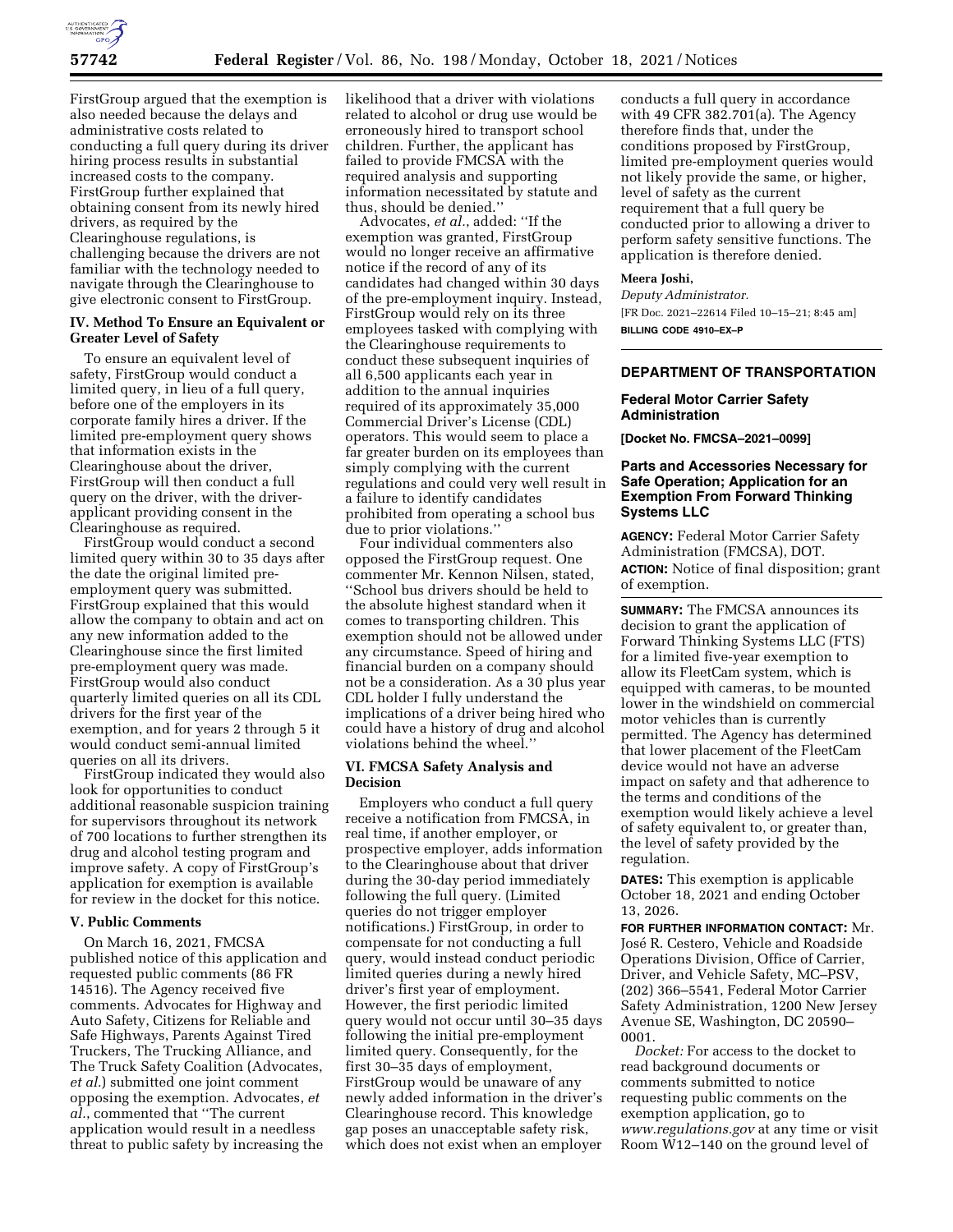the West Building, 1200 New Jersey Avenue SE, Washington, DC, between 9 a.m. and 5 p.m., ET, Monday through Friday, except Federal holidays. To be sure someone is there to help you, please call (202) 366–9317 or (202) 366– 9826 before visiting Docket Operations. The online Federal document management system is available 24 hours a day, 365 days a year. The docket number is listed at the beginning of this notice.

### **SUPPLEMENTARY INFORMATION:**

### **Background**

FMCSA has authority under 49 U.S.C. 31136(e) and 31315 to grant exemptions from certain parts of the Federal Motor Carrier Safety Regulations (FMCSRs). FMCSA must publish a notice of each exemption request in the **Federal Register** (49 CFR 381.315(a)). The Agency must provide the public an opportunity to inspect the information relevant to the application, including any safety analyses that have been conducted. The Agency must also provide an opportunity for public comment on the request.

The Agency reviews safety analyses and public comments submitted and determines whether granting the exemption would likely achieve a level of safety equivalent to, or greater than, the level that would be achieved by the current regulation (49 CFR 381.305). The decision of the Agency must be published in the **Federal Register** (49 CFR 381.315(b)) with the reasons for denying or granting the application and, if granted, the name of the person or class of persons receiving the exemption, and the regulatory provision from which the exemption is granted. The notice must also specify the effective period (up to 5 years) and explain the terms and conditions of the exemption. The exemption may be renewed (49 CFR 381.300(b)).

# **FTS's Application for Exemption**

FTS applied for an exemption from 49 CFR 393.60(e)(1) to allow its FleetCam device to be mounted lower in the windshield than is currently permitted by the Agency's regulations to optimize the functionality of the technology system. A copy of the application is included in the docket referenced at the beginning of this notice.

In its application, FTS states that the functionality of the FleetCam device includes the ability to provide lane departure warning, forward collision warning, following distance warning, and video camera-based behavior management systems which can be streamed live to fleet managers. FTS notes that it piloted the devices'

functionality and found that there was no obstruction to the driver's normal sightlines to the road ahead, highway signs and signals, or any mirrors.

The technology housing is approximately 34 mm (1.33 inches) tall by 108 mm (4.25 inches) wide, and will be mounted in the approximate center of the windshield with the bottom edge of the technology housing approximately 204 mm (approximately 8 inches) below the upper edge of the area swept by the windshield wipers. The technology will be mounted outside the driver's normal sight lines to the road ahead, signs, signals and mirrors. This location will allow for optimal functionality of the safety features supported by the FleetCam device.

Without the proposed exemption, FTS states that its clients (1) will not be able to install these devices in an optimal location on the windshield to maximize the effectiveness of the FleetCam safety features, and (2) could be fined for violating current regulations. The exemption would apply to all CMVs equipped with FTS's FleetCam system mounted on the windshield. FTS believes that mounting the FTS's FleetCam system as described will likely maintain a level of safety that is equivalent to, or greater than, the level of safety achieved without the exemption.

#### **Comments**

FMCSA published a notice of the application in the **Federal Register** on July 14, 2021 and asked for public comment (86 FR 37205). The Agency received no comments on the exemption application.

### **FMCSA Decision**

FMCSA has evaluated the FTS exemption application. The FleetCam device housing is approximately 1.33 inches tall and is mounted near the top of the center of the windshield, with the bottom of the housing located approximately 8 inches below the top of the area swept by the windshield wipers. The housing needs to be mounted in this location for optimal functionality of the FleetCam device. The desired functionality and the size of the system precludes mounting it (1) higher in the windshield, and (2) within 4 inches from the top of the area swept by the windshield wipers to comply with § 393.60(e)(1)(ii)(A).

The Agency believes that granting the temporary exemption to allow placement of the FleetCam device lower than currently permitted by Agency regulations will likely provide a level of safety that is equivalent to, or greater than, the level of safety achieved

without the exemption because (1) based on the information available, there is no indication that the FleetCam device would obstruct drivers' views of the roadway, highway signs and signals, and surrounding traffic; (2) generally, trucks and buses have an elevated seating position that greatly improves the forward visual field of the driver and any impairment of available sight lines would be minimal; and (3) the mounting location where the bottom of the FleetCam device housing will not exceed 8 inches below the upper edge of the area swept by the windshield wipers outside the driver's and passenger's normal sight lines to the road ahead, highway signs and signals, and all mirrors, will be reasonable and enforceable at roadside. In addition, the Agency believes the use of the FleetCam device by fleets is likely to improve the overall level of safety for the motoring public.

This action is consistent with the following previously issued Agency actions permitting the placement of similarly-sized devices on CMVs outside the driver's sight lines to the road, and highway signs and signals: Bendix Commercial Vehicle Systems, LLC 86 FR 17877 (April 6, 2021), Netradyne, Inc. 85 FR 82575 (Dec 18, 2020), J.J. Keller & Associates, Inc. 85 FR 75106 (November 24, 2020), Samsara Networks, Inc. 85 FR 68409 (Oct. 28, 2020), Nauto Inc. 85 FR 64220 (Oct. 9, 2020), Lytx Inc. 85 FR 30121 (May 21, 2020), and Navistar Inc. 84 FR 64952 (Nov. 25, 2019). FMCSA is unaware of any evidence showing that installation of other vehicle safety technologies mounted on the interior of the windshield has resulted in any degradation in safety.

### **Terms and Conditions for the Exemption**

The Agency hereby grants the exemption for a 5-year period, beginning October 18, 2021 and ending October 13, 2026. During the temporary exemption period, motor carriers will be allowed to operate CMVs equipped with FTS's FleetCam device in the approximate center of the top of the windshield and such that the bottom edge of the technology housing is approximately 8 inches below the upper edge of the area swept by the windshield wipers, outside of the driver's and passenger's normal sight lines to the road ahead, highway signs and signals, and all mirrors. The exemption will be valid for 5 years unless rescinded earlier by FMCSA. The exemption will be rescinded if: (1) Motor carriers and/or commercial motor vehicles fail to comply with the terms